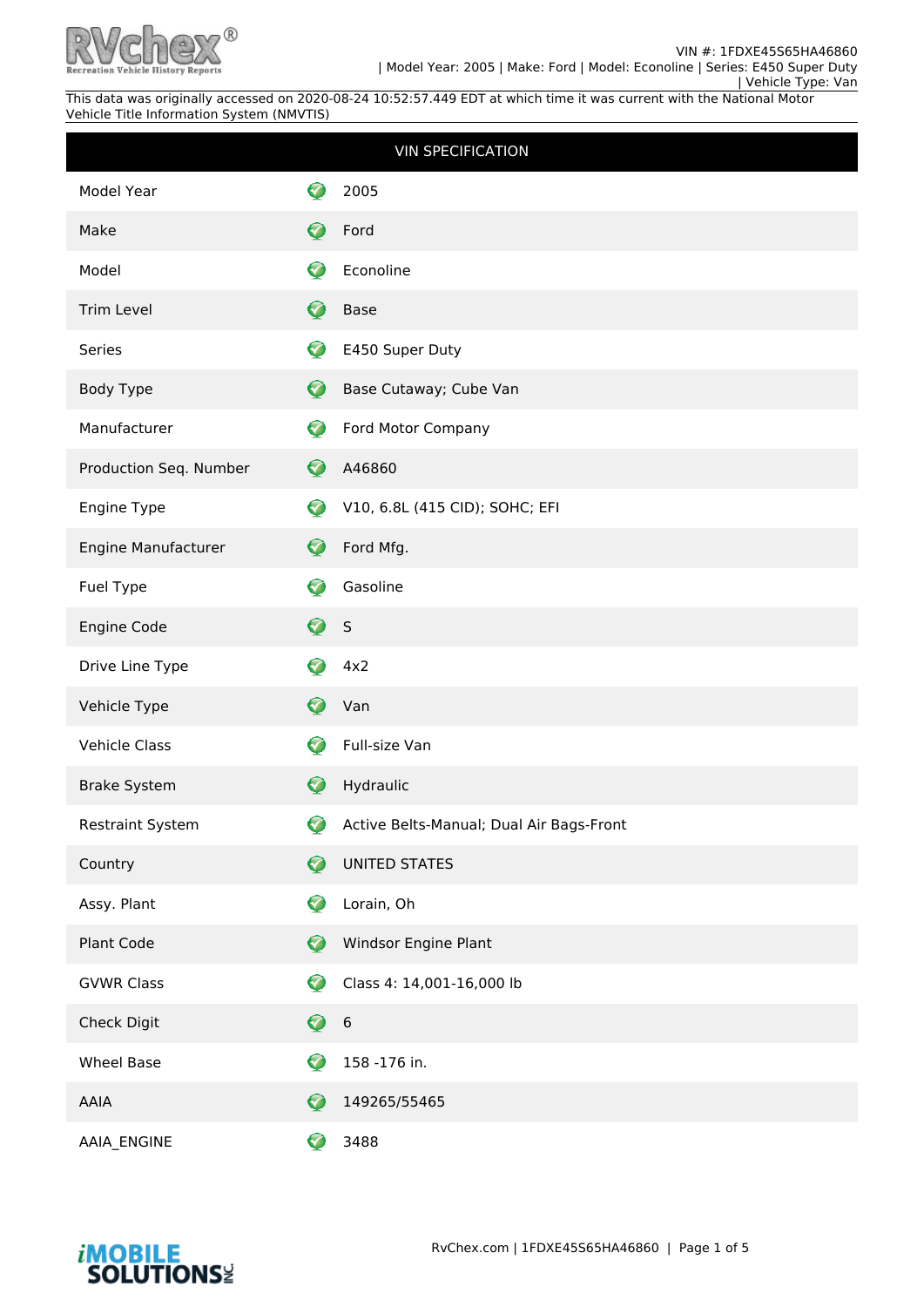

| AAIA_LEGACY          | 1430681           |
|----------------------|-------------------|
| AAIA_TRANSMISSION    | 848/2588          |
| Transmission/MfgCode | 4 speed Automatic |

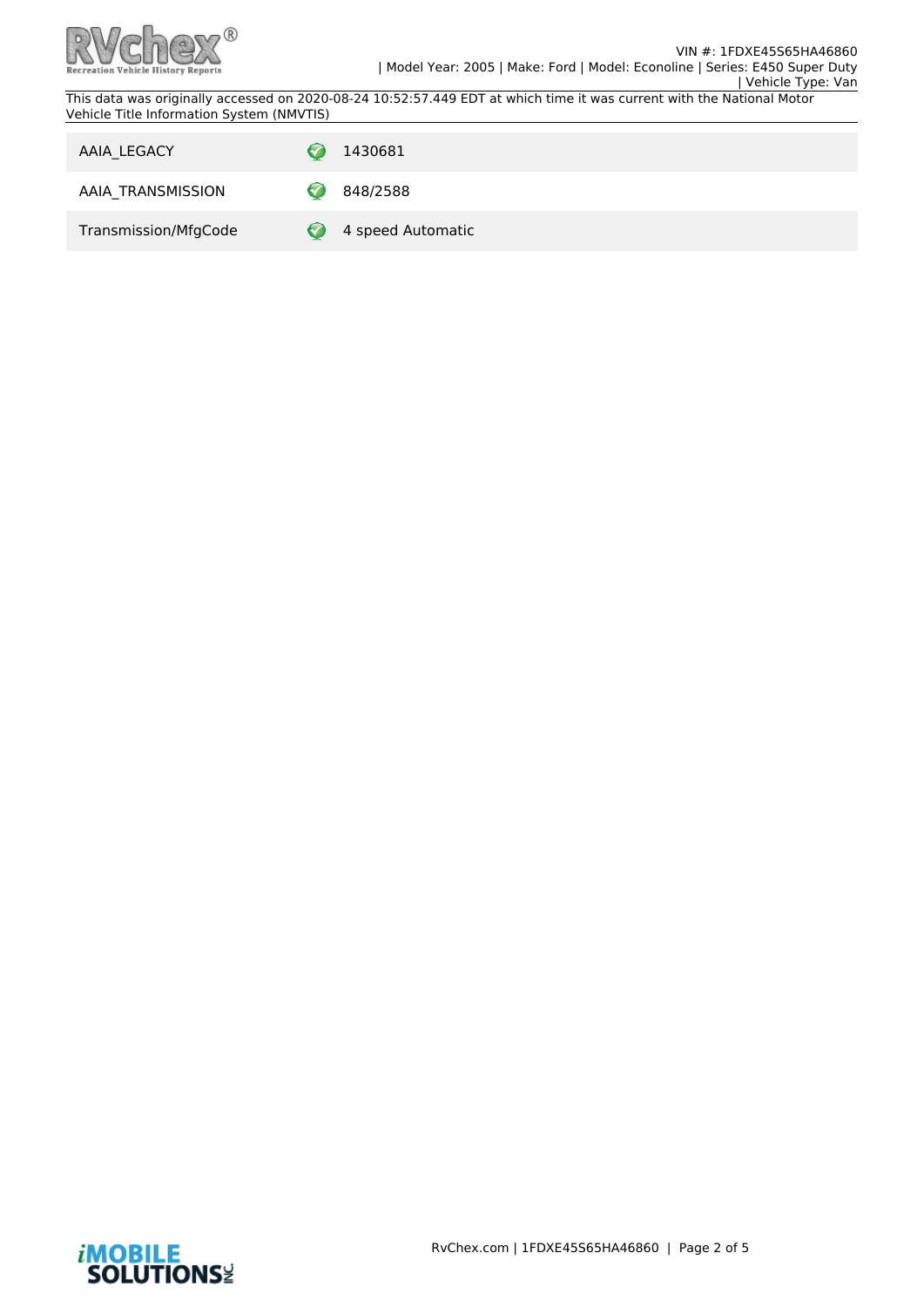

## **MULTI-STATE VEHICLE HISTORY REPORT**

| <b>CONDITION HISTORY</b>       |                      |                                    |  |
|--------------------------------|----------------------|------------------------------------|--|
| <b>Brand Category</b>          |                      | <b>NMVTIS Search Result</b>        |  |
| <b>Total Loss</b>              | ❤                    | No Title Brand found by RvChex.com |  |
| Salvage                        | <b>V</b>             | No Title Brand found by RvChex.com |  |
| Disclosed Damage               | 3                    | No Title Brand found by RvChex.com |  |
| Bond                           | 7                    | No Title Brand found by RvChex.com |  |
| Flood                          | ❤                    | No Title Brand found by RvChex.com |  |
| Cars/Cash for Clunkers         | ଚ                    | No Title Brand found by RvChex.com |  |
| Gray Market                    | ❤                    | No Title Brand found by RvChex.com |  |
| Junk                           | 0                    | No Title Brand found by RvChex.com |  |
| Manufacturer Brand             | ❤                    | No Title Brand found by RvChex.com |  |
| New/Re-Issued VIN              | 3                    | No Title Brand found by RvChex.com |  |
| Odometer                       | 7                    | No Title Brand found by RvChex.com |  |
| Rebuilt/Repaired/Reconstructed | 0                    | No Title Brand found by RvChex.com |  |
| Dismantled                     | ଚ                    | No Title Brand found by RvChex.com |  |
| Rental/Taxi/Police             | ❤                    | No Title Brand found by RvChex.com |  |
| Agricultural/Logging Vehicle   | 0                    | No Title Brand found by RvChex.com |  |
| <b>Title Copy</b>              | ❤                    | No Title Brand found by RvChex.com |  |
| Antique/Classic                | Ø                    | No Title Brand found by RvChex.com |  |
| Undisclosed Lien               | $\blacktriangledown$ | No Title Brand found by RvChex.com |  |

| <b>TITLE HISTORY</b> |               |                   |            |               |
|----------------------|---------------|-------------------|------------|---------------|
| <b>State</b>         | <b>Status</b> | VIN               | Issue Date | Odometer      |
| <b>Illinois</b>      | Current       | 1FDXE45S65HA46860 | 09/18/2015 | <b>FXFMPT</b> |
| <b>Illinois</b>      | Historical    | 1FDXE45S65HA46860 | 05/29/2013 | 31.343 Miles  |
| Minnesota            | Historical    | 1FDXE45S65HA46860 | 01/26/2011 | 11.603 Miles  |
| North Carolina       | Historical    | 1FDXE45S65HA46860 | 06/10/2005 | 954 Miles     |

|                 | STATE CONTACT INFORMATION                                                                                                           |
|-----------------|-------------------------------------------------------------------------------------------------------------------------------------|
| <b>Illinois</b> | Persons eligible under the Driver Privacy Protection Act and Illinois statutes may obtain an<br>Illinois Motor Vehicle Record.      |
|                 | Inquiries about registration and title records should be directed to:                                                               |
|                 | Secretary of State<br>Motor Vehicle Records Division, Record Inquiry Section<br>501 S. Second St., Rm. 408<br>Springfield, IL 62756 |
|                 | Telephone: 217-782-6992 or 217-785-3000<br>Fax: 217/524-0122                                                                        |
|                 | Information request form:<br>http://www.cyberdriveillinois.com/publications/pdf_publications/ysd375.pdf                             |

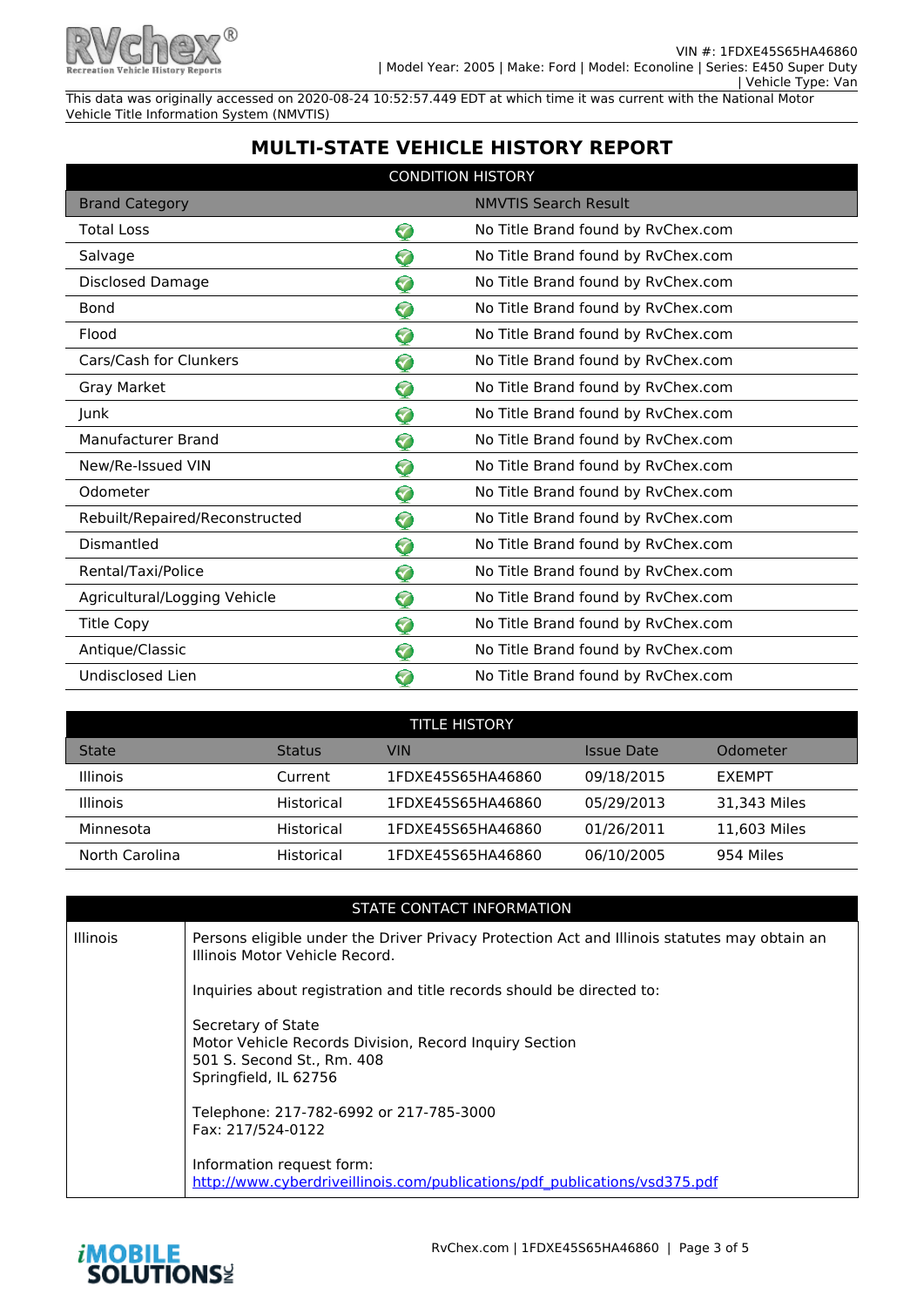

| Minnesota | If you need more information, please contact the State of Minnesota at<br>https://dps.mn.gov/divisions/dvs/Pages/records-request-procedure.aspx or call DVS Records<br>Office, (651) 215-1335. |
|-----------|------------------------------------------------------------------------------------------------------------------------------------------------------------------------------------------------|
|           | North Carolina   If you need more information, please contact the State of North Carolina by visiting<br>http://www.ncdot.gov/dmv/records/                                                     |

### JUNK AND SALVAGE INFORMATION

No Junk/Salvage Reportings Found

### INSURANCE INFORMATION

Occurrence **Reporting Entity Consumer Claim** Date of Insurance Claim

No Total Loss Reportings Found

| LIEN INFORMATION                              |      |  |  |
|-----------------------------------------------|------|--|--|
| <b>Entity Title</b>                           | Date |  |  |
| There are no liens reported for this vehicle. |      |  |  |

Lien data does not include information on all motor vehicles in the United States because not all lienholders provide information to the source of this lien data.

| <b>DETAILS</b>        |                      |             |                        |  |
|-----------------------|----------------------|-------------|------------------------|--|
| <b>Standard Data</b>  |                      |             |                        |  |
| body-type             | Parcel Delivery      | check-digit | 5                      |  |
| country               | <b>United States</b> | engine-type | 6.8L V10 EFI           |  |
| identification        | 1FDXE45S65HA46860    | make        | Ford                   |  |
| manufacture           | Ford                 | model       | <b>Commercial Vans</b> |  |
| manufacturer          | Ford                 | model-year  | 2005                   |  |
| production-seq-number | A46860               | trim-level  | E450                   |  |
| vehicle-class         | Parcel Delivery      |             |                        |  |

#### DISCLAIMER

# **NMVTIS Consumer Access Product Disclaimer**

The National Motor Vehicle Title Information System (NMVTIS) is an electronic system that contains information on certain automobiles titled in the United States. NMVTIS is intended to serve as a reliable source of title and brand history for automobiles, but it does not contain detailed information regarding a vehicle's repair history.

All states, insurance companies, and junk and salvage yards are required by federal law to regularly report information to NMVTIS. However, NMVTIS does not contain information on all motor vehicles in